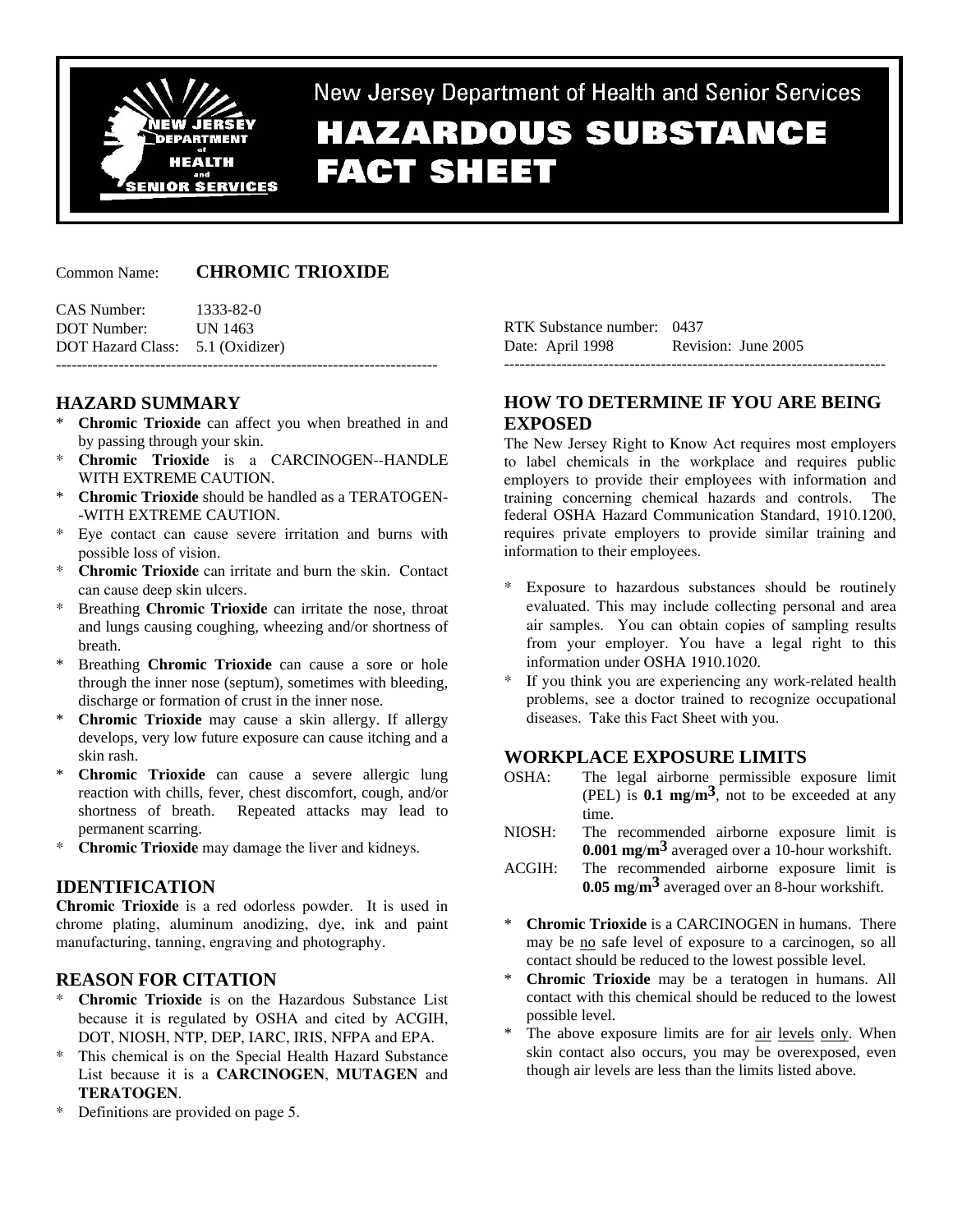# **WAYS OF REDUCING EXPOSURE**

- Enclose operations and use local exhaust ventilation at the site of chemical release. If local exhaust ventilation or enclosure is not used, respirators should be worn.
- \* A regulated, marked area should be established where **Chromic Trioxide** is handled, used, or stored.
- \* Wear protective work clothing.
- \* Wash thoroughly immediately after exposure to **Chromic Trioxide** and at the end of the workshift.
- Post hazard and warning information in the work area. In addition, as part of an ongoing education and training effort, communicate all information on the health and safety hazards of **Chromic Trioxide** to potentially exposed workers. -------------------------------------------------------------------------

This Fact Sheet is a summary source of information of all potential and most severe health hazards that may result from exposure. Duration of exposure, concentration of the substance and other factors will affect your susceptibility to any of the potential effects described below.

---------------------------------------------------------------------------

# **HEALTH HAZARD INFORMATION**

#### **Acute Health Effects**

The following acute (short-term) health effects may occur immediately or shortly after exposure to **Chromic Trioxide**:

- \* Eye contact can cause severe irritation and burns with possible loss of vision.
- **Chromic Trioxide** can irritate and burn the skin. Contact can cause deep skin ulcers.
- Breathing **Chromic Trioxide** can irritate the nose, throat and lungs causing coughing, wheezing and/or shortness of breath.

# **Chronic Health Effects**

The following chronic (long-term) health effects can occur at some time after exposure to **Chromic Trioxide** and can last for months or years:

#### **Cancer Hazard**

- \* **Chromic Trioxide** is a CARCINOGEN in humans. It has been shown to cause lung and throat cancer.
- Many scientists believe there is no safe level of exposure to a carcinogen.

# **Reproductive Hazard**

\* **Chromic Trioxide** may be a TERATOGEN in humans since it has been shown to be a teratogen in animals.

# **Other Long-Term Effects**

- Breathing **Chromic Trioxide** can cause a sore or hole through the inner nose (septum), sometimes with bleeding, discharge or formation of crust in the inner nose.
- \* **Chromic Trioxide** may cause a skin allergy. If allergy develops, very low future exposure can cause itching and a skin rash.
- \* **Chromic Trioxide** can cause a severe allergic lung reaction with chills, fever, chest discomfort, cough, and/or shortness of breath. Repeated attacks may lead to permanent scarring.
- **Chromic Trioxide** may damage the liver and kidneys.

# **MEDICAL**

### **Medical Testing**

Before beginning employment and at regular times after that, for those with frequent or potentially high exposures, the following are recommended:

- \* Liver and kidney function tests.
- \* Check your skin daily for little bumps or blisters, the first sign of "chrome ulcers." If not treated early, these can last for years after exposure.

If symptoms develop or overexposure is suspected, the following are recommended:

- Evaluation by a qualified allergist, including careful exposure history and special testing, may help diagnose skin allergy.
- \* Lung function tests. These may be normal if the person is not having an attack at the time of the test.

Any evaluation should include a careful history of past and present symptoms with an exam. Medical tests that look for damage already done are not a substitute for controlling exposure.

Request copies of your medical testing. You have a legal right to this information under OSHA 1910.1020.

#### **Mixed Exposures**

- Because smoking can cause heart disease, as well as lung cancer, emphysema, and other respiratory problems, it may worsen respiratory conditions caused by chemical exposure. Even if you have smoked for a long time, stopping now will reduce your risk of developing health problems.
- \* Because more than light alcohol consumption can cause liver damage, drinking alcohol can increase the liver damage caused by **Chromic Trioxide**.

# **Conditions Made Worse By Exposure**

- Persons with cuts or scratches on their hands or other skin surfaces are at increased risk of developing ulcers on skin contact. Work practices, protective clothing or removal from exposure are essential to prevent serious ulcers.
- \* Persons with a history of skin allergy to *Chromium compounds* can have a severe rash with skin exposure to **Chromic Trioxide**.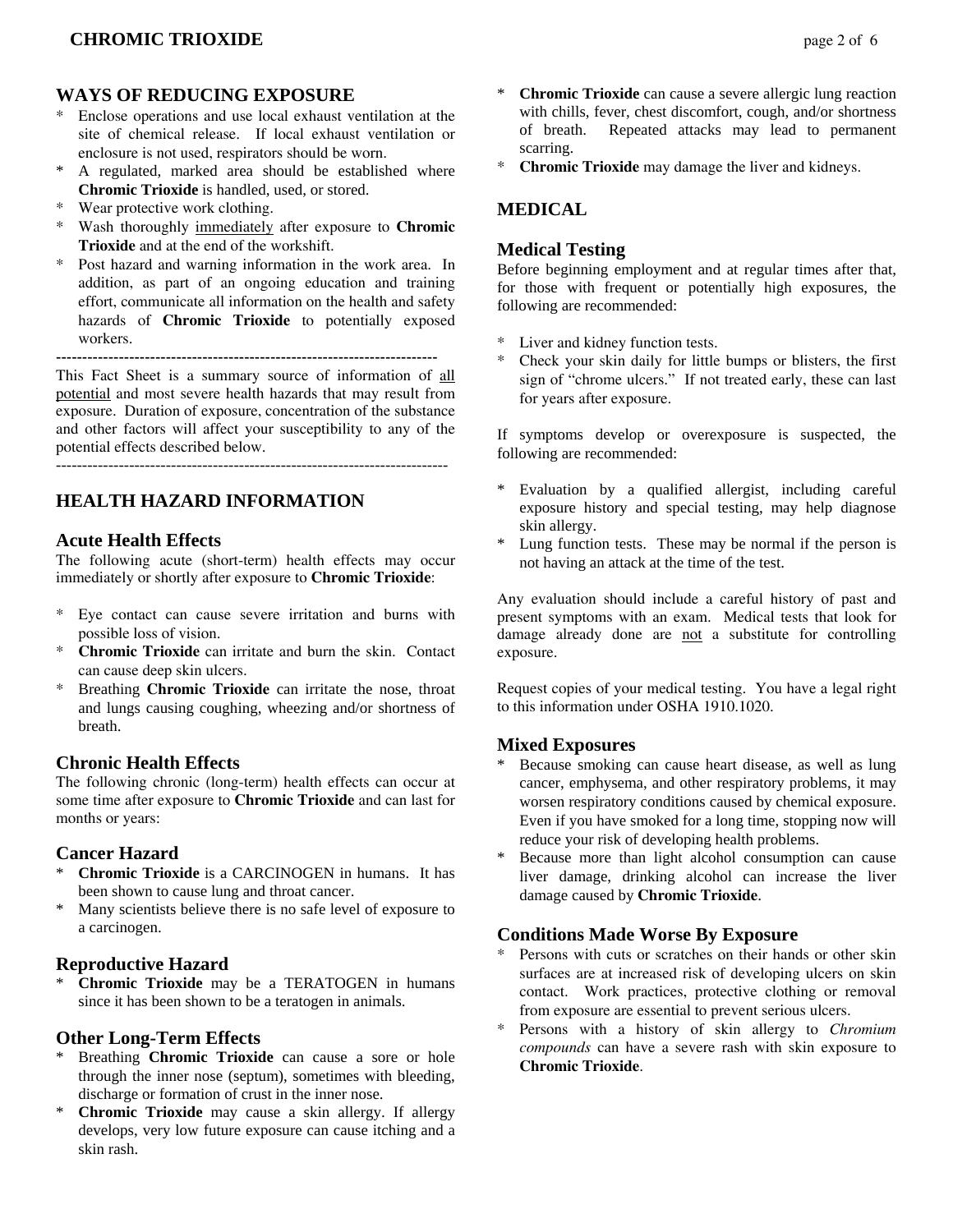# **WORKPLACE CONTROLS AND PRACTICES**

Unless a less toxic chemical can be substituted for a hazardous substance, **ENGINEERING CONTROLS** are the most effective way of reducing exposure. The best protection is to enclose operations and/or provide local exhaust ventilation at the site of chemical release. Isolating operations can also reduce exposure. Using respirators or protective equipment is less effective than the controls mentioned above, but is sometimes necessary.

In evaluating the controls present in your workplace, consider: (1) how hazardous the substance is, (2) how much of the substance is released into the workplace and (3) whether harmful skin or eye contact could occur. Special controls should be in place for highly toxic chemicals or when significant skin, eye, or breathing exposures are possible.

In addition, the following control is recommended:

\* Where possible, automatically transfer **Chromic Trioxide** from drums or other storage containers to process containers.

Good **WORK PRACTICES** can help to reduce hazardous exposures. The following work practices are recommended:

- \* Workers whose clothing has been contaminated by **Chromic Trioxide** should change into clean clothing promptly.
- Do not take contaminated work clothes home. Family members could be exposed.
- Contaminated work clothes should be laundered by individuals who have been informed of the hazards of exposure to **Chromic Trioxide**.
- \* Eye wash fountains should be provided in the immediate work area for emergency use.
- \* If there is the possibility of skin exposure, emergency shower facilities should be provided.
- \* On skin contact with **Chromic Trioxide**, immediately wash or shower to remove the chemical. At the end of the workshift, wash any areas of the body that may have contacted **Chromic Trioxide**, whether or not known skin contact has occurred.
- \* Do not eat, smoke, or drink where **Chromic Trioxide** is handled, processed, or stored, since the chemical can be swallowed. Wash hands carefully before eating, drinking, smoking, or using the toilet.
- Use a vacuum or a wet method to reduce dust during cleanup. DO NOT DRY SWEEP.
- When vacuuming, a high efficiency particulate air (HEPA) filter should be used, not a standard shop vacuum.

# **PERSONAL PROTECTIVE EQUIPMENT**

WORKPLACE CONTROLS ARE BETTER THAN PERSONAL PROTECTIVE EQUIPMENT. However, for some jobs (such as outside work, confined space entry, jobs done only once in a while, or jobs done while workplace controls are being installed), personal protective equipment may be appropriate.

OSHA 1910.132 requires employers to determine the appropriate personal protective equipment for each hazard and to train employees on how and when to use protective equipment.

The following recommendations are only guidelines and may not apply to every situation.

#### **Clothing**

- \* Avoid skin contact with **Chromic Trioxide**. Wear acidresistant gloves and clothing. Safety equipment suppliers/manufacturers can provide recommendations on the most protective glove/clothing material for your operation.
- \* Safety equipment manufacturers recommend *Butyl Rubber*, *Polyvinyl Chloride*, *Nitrile* and *Saranex*® as protective materials.
- All protective clothing (suits, gloves, footwear, headgear) should be clean, available each day, and put on before work.

### **Eye Protection**

- Wear eye protection with side shields or goggles.
- Wear a face shield along with goggles when working with corrosive, highly irritating or toxic substances.
- Contact lenses should not be worn when working with this substance.

#### **Respiratory Protection**

**IMPROPER USE OF RESPIRATORS IS DANGEROUS.** Such equipment should only be used if the employer has a written program that takes into account workplace conditions, requirements for worker training, respirator fit testing and medical exams, as described in OSHA 1910.134.

- Where the potential exists for exposure over  $0.001$   $mg/m<sup>3</sup>$ , use a NIOSH approved supplied-air respirator with a full facepiece operated in a pressure-demand or other positivepressure mode. For increased protection use in combination with an auxiliary self-contained breathing apparatus operated in a pressure-demand or other positive-pressure mode.
- \* Exposure to **15 mg**/**m3** (as *hexavalent Chromium*) is immediately dangerous to life and health. If the possibility of exposure above **15 mg**/**m3** exists, use a NIOSH approved self-contained breathing apparatus with a full facepiece operated in a pressure-demand or other positivepressure mode equipped with an emergency escape air cylinder.

# **HANDLING AND STORAGE**

- \* Prior to working with **Chromic Trioxide** you should be trained on its proper handling and storage.
- \* A regulated, marked area should be established where **Chromic Trioxide** is handled, used, or stored.
- **Chromic Trioxide** is not compatible with ALCOHOLS; STRONG ACIDS (such as HYDROCHLORIC, SULFURIC and NITRIC); STRONG BASES (such as SODIUM HYDROXIDE and POTASSIUM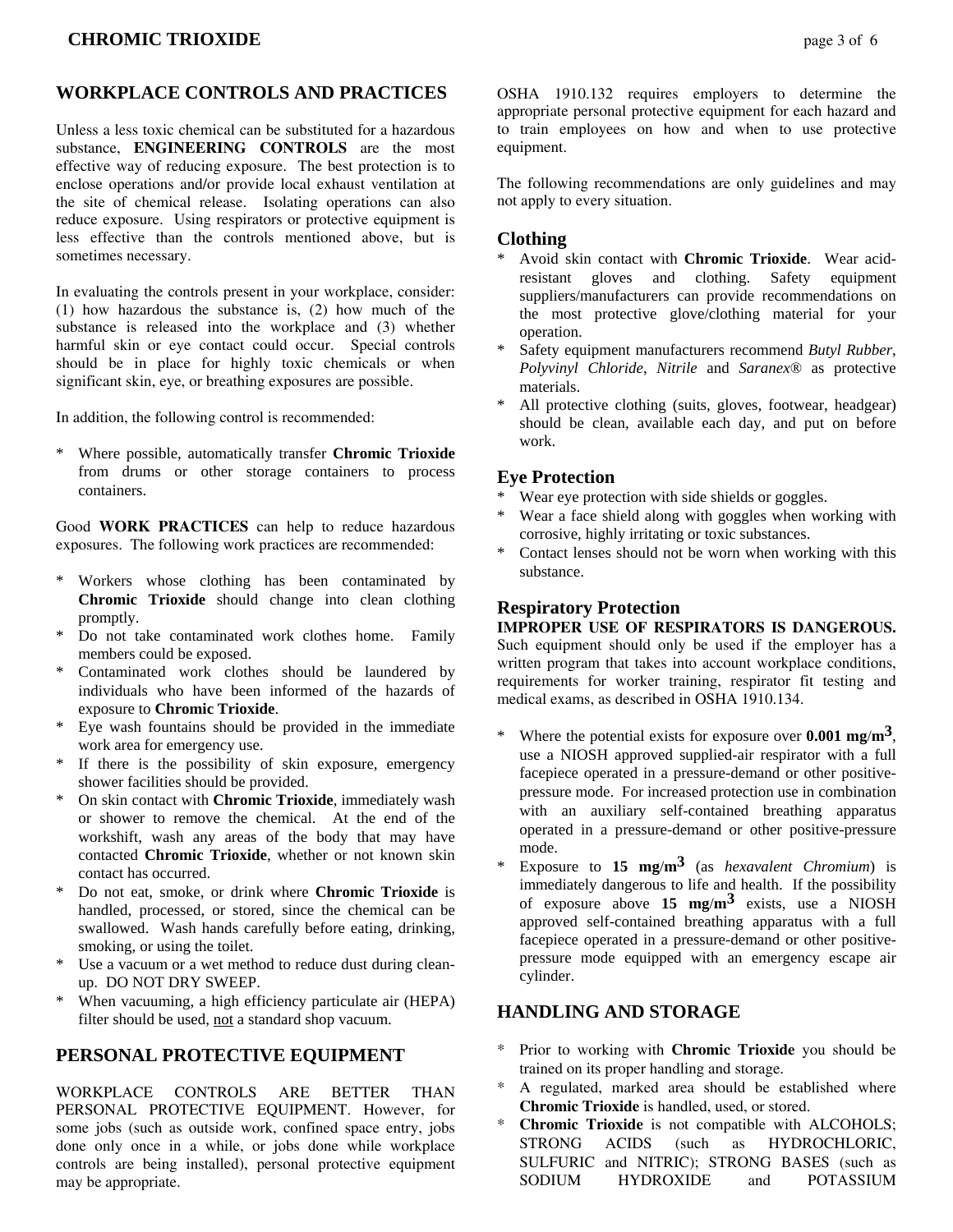## **CHROMIC TRIOXIDE** page 4 of 6

HYDROXIDE); SULFUR DIOXIDE; METALS; METAL SALTS; and OXIDIZING AGENTS (such as PERCHLORATES, PEROXIDES, PERMANGANATES, CHLORATES, NITRATES, CHLORINE, BROMINE and FLUORINE).

- Contact with ORGANICS or COMBUSTIBLES (such as WOOD, PAPER, FUELS and OILS) may cause a fire.
- Store in tightly closed containers in a cool, well-ventilated area away from WATER and MOISTURE as STRONG ACIDS may form.
- \* Do not store **Chromic Trioxide** on wood floors, as prolonged contact with wood can produce a fire hazard.

#### **QUESTIONS AND ANSWERS**

- Q: If I have acute health effects, will I later get chronic health effects?
- A: Not always. Most chronic (long-term) effects result from repeated exposures to a chemical.
- Q: Can I get long-term effects without ever having shortterm effects?
- A: Yes, because long-term effects can occur from repeated exposures to a chemical at levels not high enough to make you immediately sick.
- Q: What are my chances of getting sick when I have been exposed to chemicals?
- A: The likelihood of becoming sick from chemicals is increased as the amount of exposure increases. This is determined by the length of time and the amount of material to which someone is exposed.
- Q: When are higher exposures more likely?
- A: Conditions which increase risk of exposure include dust releasing operations (grinding, mixing, blasting, dumping, etc.), other physical and mechanical processes (heating, pouring, spraying, spills and evaporation from large surface areas such as open containers), and "confined space" exposures (working inside vats, reactors, boilers, small rooms, etc.).
- Q: Is the risk of getting sick higher for workers than for community residents?
- A: Yes. Exposures in the community, except possibly in cases of fires or spills, are usually much lower than those found in the workplace. However, people in the community may be exposed to contaminated water as well as to chemicals in the air over long periods. This may be a problem for children or people who are already ill.
- Q: Don't all chemicals cause cancer?
- A: No. Most chemicals tested by scientists are not cancercausing.
- Q: Can men as well as women be affected by chemicals that cause reproductive system damage?

A: Yes. Some chemicals reduce potency or fertility in both men and women. Some damage sperm and eggs, possibly leading to birth defects.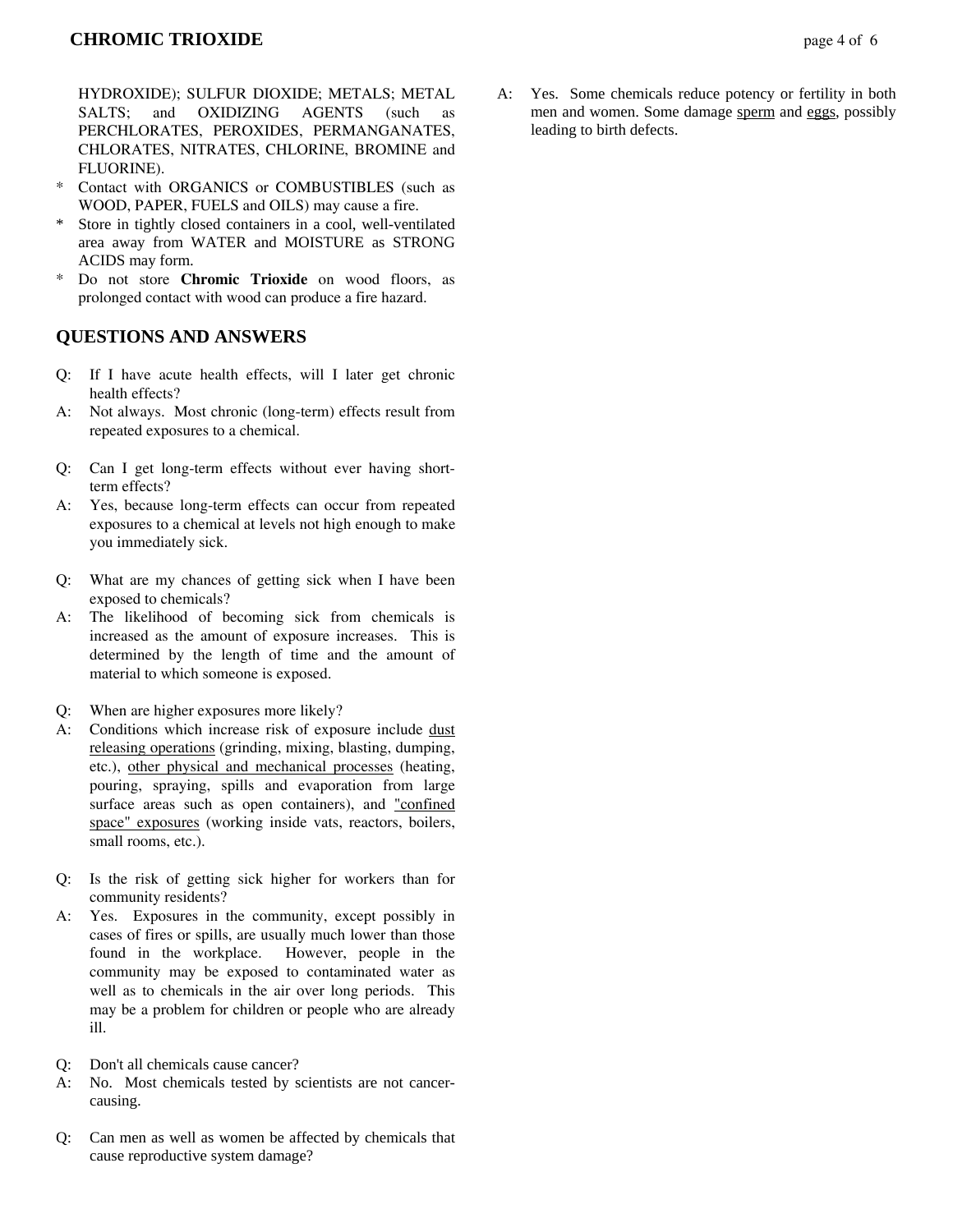### **CHROMIC TRIOXIDE** page 5 of 6

- Q: Who is at the greatest risk from reproductive hazards?
- A: Pregnant women are at greatest risk from chemicals that harm the developing fetus. However, chemicals may affect the ability to have children, so both men and women of childbearing age are at high risk.
- Q: Should I be concerned if a chemical is a teratogen in animals?
- A: Yes. Although some chemicals may affect humans differently than they affect animals, damage to animals suggests that similar damage can occur in humans.

------------------------------------------------------------------------ The following information is available from:

 New Jersey Department of Health and Senior Services Occupational Health Service PO Box 360 Trenton, NJ 08625-0360 (609) 984-1863 (609) 984-7407 (fax)

Web address: http://www.state.nj.us/health/eoh/odisweb/

#### **Industrial Hygiene Information**

Industrial hygienists are available to answer your questions regarding the control of chemical exposures using exhaust ventilation, special work practices, good housekeeping, good hygiene practices, and personal protective equipment including respirators. In addition, they can help to interpret the results of industrial hygiene survey data.

#### **Medical Evaluation**

If you think you are becoming sick because of exposure to chemicals at your workplace, you may call personnel at the Department of Health and Senior Services, Occupational Health Service, who can help you find the information you need.

#### **Public Presentations**

Presentations and educational programs on occupational health or the Right to Know Act can be organized for labor unions, trade associations and other groups.

#### **Right to Know Information Resources**

The Right to Know Infoline (609) 984-2202 can answer questions about the identity and potential health effects of chemicals, list of educational materials in occupational health, references used to prepare the Fact Sheets, preparation of the Right to Know Survey, education and training programs, labeling requirements, and general information regarding the Right to Know Act. Violations of the law should be reported to (609) 984-2202.

------------------------------------------------------------------------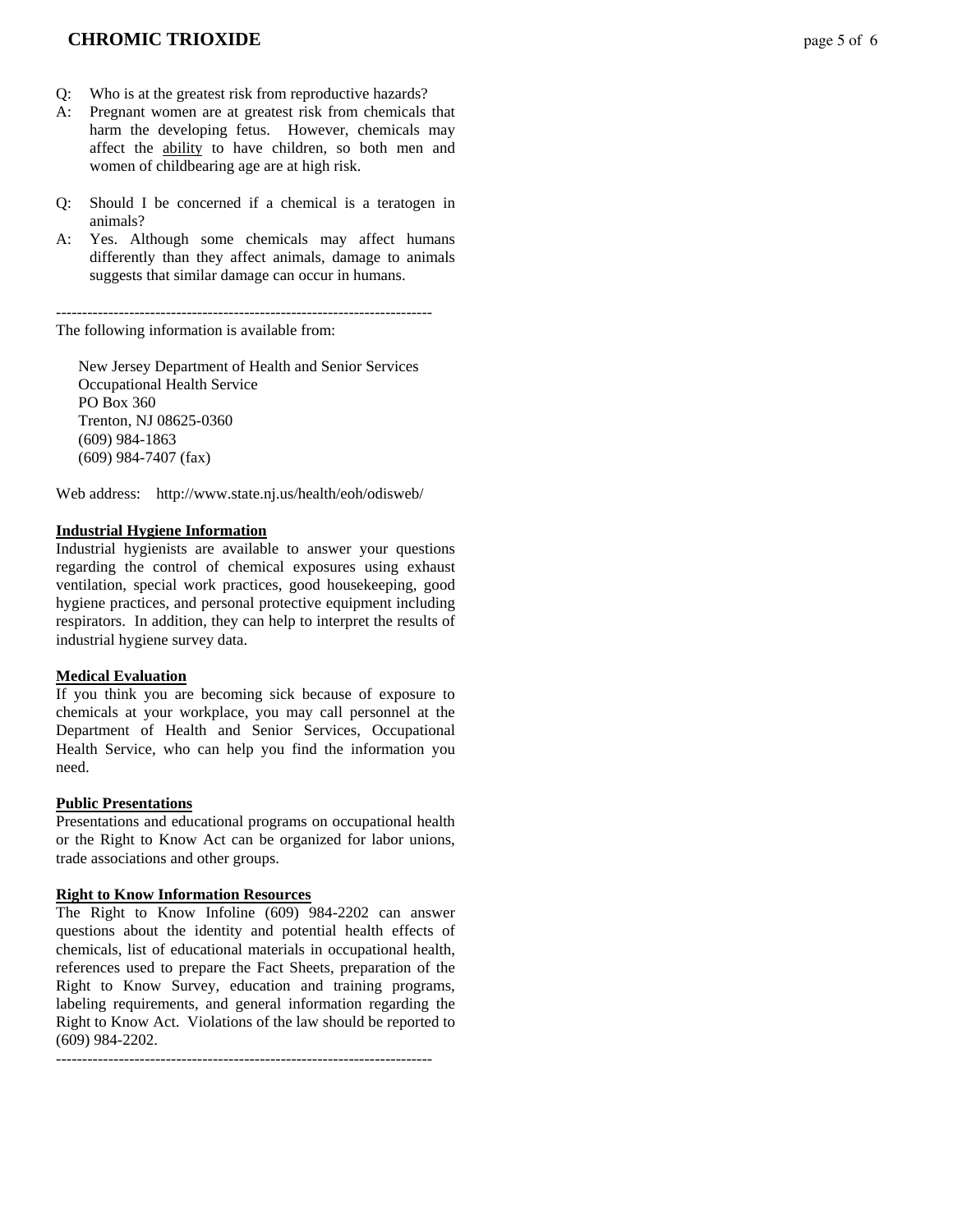#### **CHROMIC TRIOXIDE** page 6 of 6

#### **DEFINITIONS**

**ACGIH** is the American Conference of Governmental Industrial Hygienists. It recommends upper limits (called TLVs) for exposure to workplace chemicals.

A **carcinogen** is a substance that causes cancer.

The **CAS number** is assigned by the Chemical Abstracts Service to identify a specific chemical.

**CFR** is the Code of Federal Regulations, which consists of the regulations of the United States government.

A **combustible** substance is a solid, liquid or gas that will burn.

A **corrosive** substance is a gas, liquid or solid that causes irreversible damage to human tissue or containers.

**DEP** is the New Jersey Department of Environmental **Protection** 

**DOT** is the Department of Transportation, the federal agency that regulates the transportation of chemicals.

**EPA** is the Environmental Protection Agency, the federal agency responsible for regulating environmental hazards.

A **fetus** is an unborn human or animal.

A **flammable** substance is a solid, liquid, vapor or gas that will ignite easily and burn rapidly.

The **flash point** is the temperature at which a liquid or solid gives off vapor that can form a flammable mixture with air.

**IARC** is the International Agency for Research on Cancer, a scientific group that classifies chemicals according to their cancer-causing potential.

**IRIS** is the Integrated Risk Information System database of the federal EPA.

A **miscible** substance is a liquid or gas that will evenly dissolve in another.

**mg/m3** means milligrams of a chemical in a cubic meter of air. It is a measure of concentration (weight/volume).

A **mutagen** is a substance that causes mutations. A **mutation** is a change in the genetic material in a body cell. Mutations can lead to birth defects, miscarriages, or cancer.

**NAERG** is the North American Emergency Response Guidebook. It was jointly developed by Transport Canada, the United States Department of Transportation and the Secretariat of Communications and Transportation of Mexico. It is a guide for first responders to quickly identify the specific or generic hazards of material involved in a transportation incident, and to protect themselves and the general public during the initial response phase of the incident.

**NFPA** is the National Fire Protection Association. It classifies substances according to their fire and explosion hazard.

**NIOSH** is the National Institute for Occupational Safety and Health. It tests equipment, evaluates and approves respirators, conducts studies of workplace hazards, and proposes standards to OSHA.

**NTP** is the National Toxicology Program which tests chemicals and reviews evidence for cancer.

**OSHA** is the Occupational Safety and Health Administration, which adopts and enforces health and safety standards.

**PEL** is the Permissible Exposure Limit which is enforceable by the Occupational Safety and Health Administration.

**PIH** is a DOT designation for chemicals which are Poison Inhalation Hazards.

**ppm** means parts of a substance per million parts of air. It is a measure of concentration by volume in air.

A **reactive** substance is a solid, liquid or gas that releases energy under certain conditions.

**STEL** is a Short Term Exposure Limit which is usually a 15 minute exposure that should not be exceeded at any time during a work day.

A **teratogen** is a substance that causes birth defects by damaging the fetus.

**TLV** is the Threshold Limit Value, the workplace exposure limit recommended by ACGIH.

The **vapor pressure** is a measure of how readily a liquid or a solid mixes with air at its surface. A higher vapor pressure indicates a higher concentration of the substance in air and therefore increases the likelihood of breathing it in.